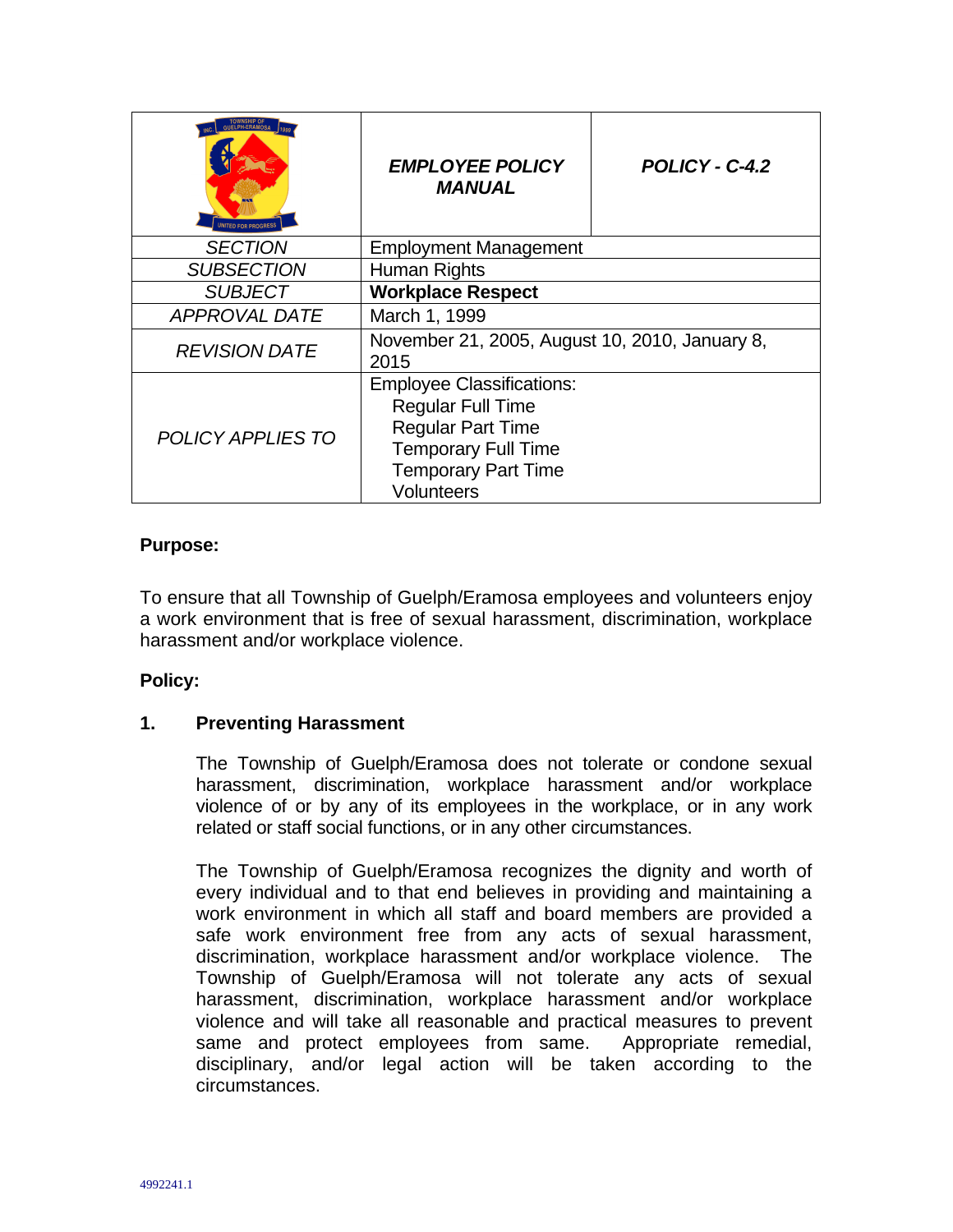

*Page 2 of 9*

For the purposes of this policy, as employees or Council Member, you are responsible:

- (i) to act respectfully towards other individuals while at work and participating in any work-related activity;
- (ii) to ensure your own immediate physical safety in the event of workplace violence, then to report the incident to an advisor, supervisor or manager as the situation warrants; and
- (iii) to co-operate with any efforts to investigate and resolve matters arising under this policy.

## **a) Sexual Harassment**

- i) Sexual harassment is a form of discrimination. It includes comments or conduct that you do not welcome or that offend you because of your sex. The test of whether sexual harassment has taken place is whether the person knew or ought to have known that you do not welcome the comments or conduct. Sexual harassment also includes:
	- a sexual solicitation or advance made by someone who has authority or power over you;
	- a person who has authority or power over you denying or threatening to deny you a benefit or career advancement for refusing a sexual request;
	- incidents in which you are subject to sexual remarks, behaviour or surroundings that create an intimidating, hostile, poisoned or offensive work environment, regardless of whether the person is in a position of authority over you.
- ii) Examples of behaviour that constitutes sexual harassment include:
	- leering (*suggestive, persistent staring*) or inappropriate gestures;
	- displaying sexually offensive material;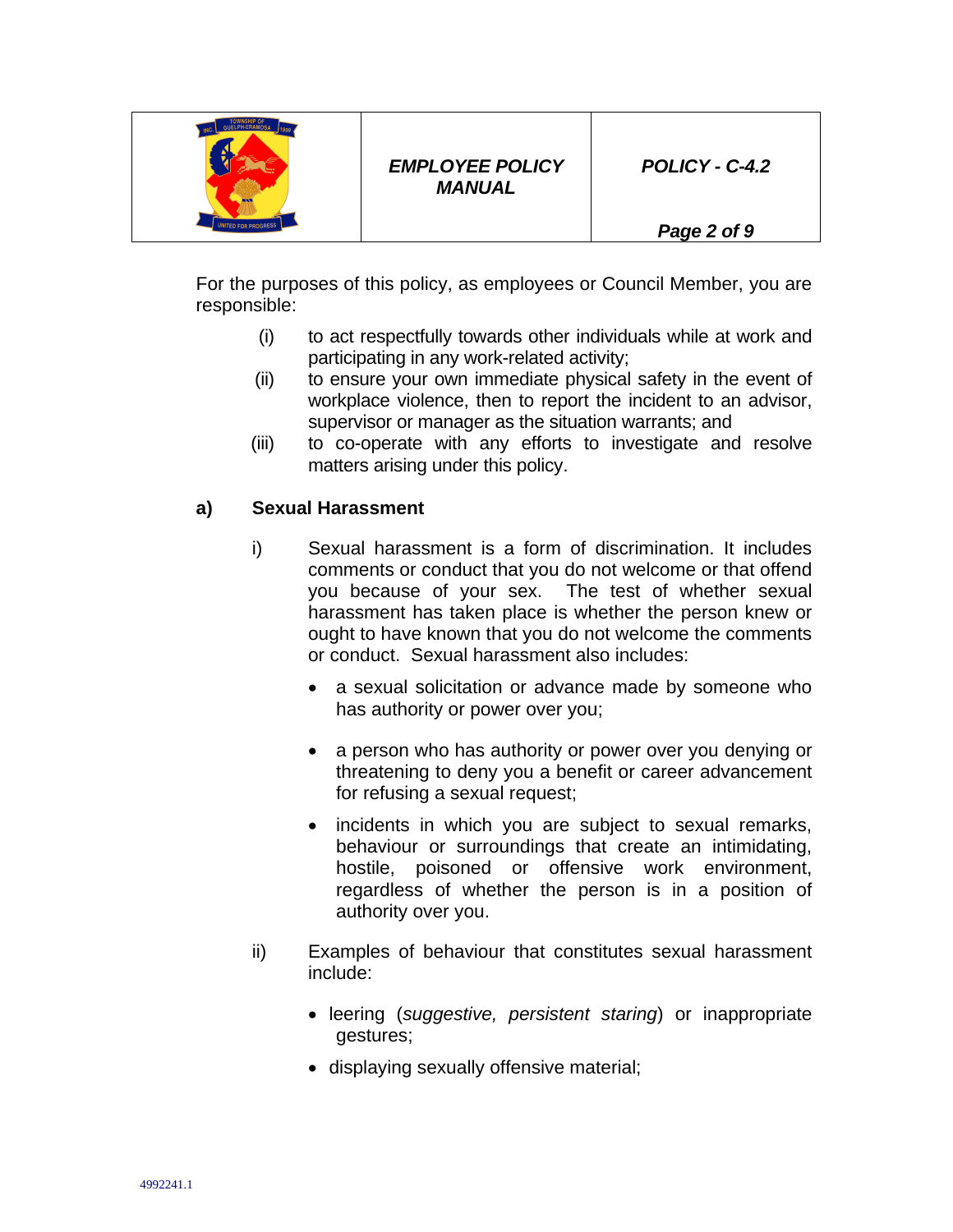

### *EMPLOYEE POLICY MANUAL*

*POLICY - C-4.2* 

*Page 3 of 9*

- sexually suggestive or obscene comments or gestures;
- requests for sexual favours;
- unwelcome remarks, jokes, innuendoes, propositions or taunting about your body, attire, sex or sexual orientation;
- physical contact, such as touching, patting or pinching, with an underlying sexual connotation;
- unwelcome sexual flirtations, advances or propositions;
- unwelcome inquiries or comments about a person's sex life;
- persistent unwanted contact or attention at the end of a consensual relationship;
- sexual assault.

## **b) Discrimination**

i) Discrimination consists of unequal treatment or comments or conduct that is known or ought reasonably to be known to be unwelcome because of your race, ancestry, place of origin, colour, ethnic origin, citizenship, creed, sex, sexual orientation, age, record of offences, marital status, samesex partnership status, family status or disability (hereinafter "group recognized by the *Ontario Human Rights Code").*  "Record of Offences" means a conviction for an offence in respect of which as pardon has been granted under the *Criminal Records Act* (Canada) and has not been revoked or an offence in respect of any provincial enactment.

Discrimination includes:

 hostile, intimidating or offensive comments or conduct that is directed at you based on your membership in a group recognized by the *Ontario Human Rights Code*;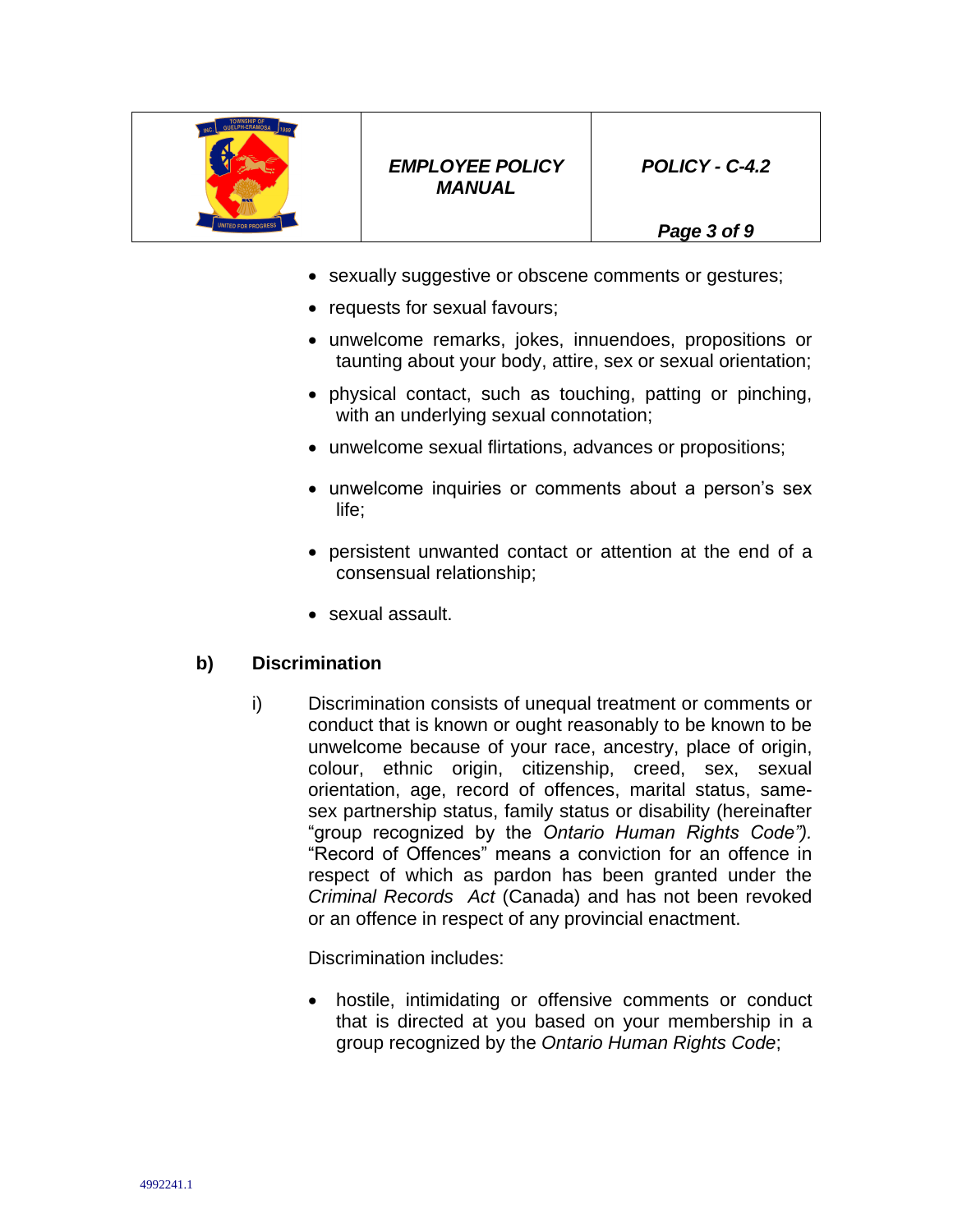

*Page 4 of 9*

- hostile behaviour that is directed at you because of your membership in a group recognized by the *Ontario Human Rights Code*;
- incidents in which, based on your membership in a group recognized by the *Ontario Human Rights Code*, you are subject to remarks, behaviour or surroundings that create an intimidating, hostile, poisoned or offensive work environment.

### **c) Workplace**

Includes, but is not limited to, any location where the Township of Guelph/Eramosa employees are engaged in business activities in the performance of their jobs, work-related social functions, work-related travel and work-related conferences or training sessions.

#### **d) Workplace Harassment**

Workplace harassment is engaging in a course of vexatious comment or conduct against a worker in a workplace that is known or ought reasonably to be known to be unwelcome. Workplace harassment may include bullying, intimidating or offensive jokes or innuendos, displaying or circulating offensive pictures or materials, or offensive or intimidating phone calls.

#### **e) Workplace Violence**

Workplace Violence is the exercise of physical force against a worker, in a workplace, that causes or could cause physical injury to the worker; an attempt to exercise physical force against a worker, in a workplace, that could cause physical injury to the worker; and/or a statement or behaviour that is reasonable for a worker to interpret as a threat to exercise physical force against a worker, in a workplace, that could cause physical injury to the worker.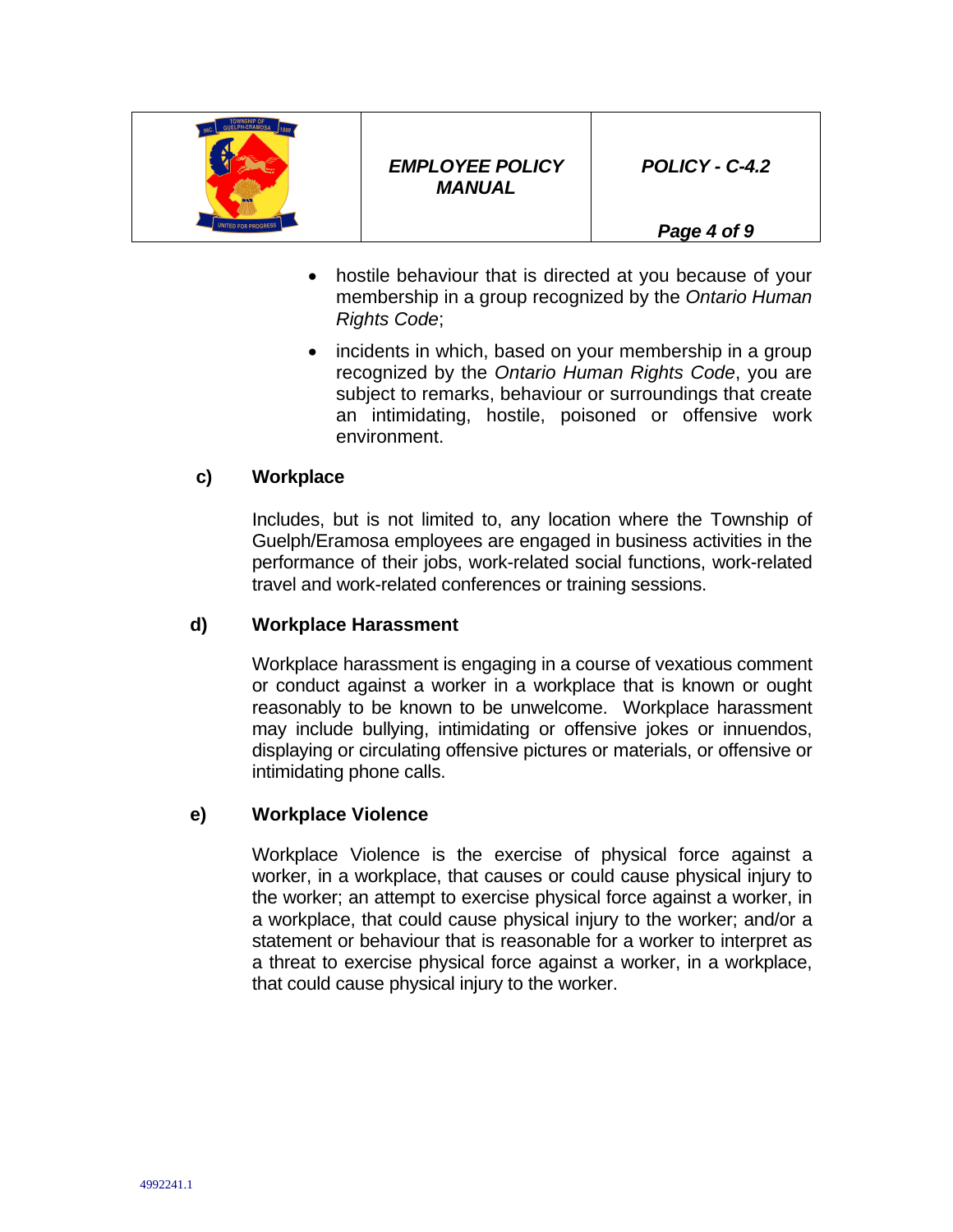

*Page 5 of 9*

# **2***.* **Complaint Procedure**

# **a) Informal Procedure**

If you believe you are being sexual harassed, discriminated against or personally harassed, we encourage you first to tell the person to stop, if appropriate and safe to do so. Some of the things you can say that might stop the behaviour include:

- "I don't want you to do that."
- "Please stop …"
- "It makes me uncomfortable when you …"
- "I don't find it funny when you …"

# **b) Formal Procedure**

- i) If an informal resolution of the matter is ineffective, undesirable or not possible, you should seek the advice of an advisor.
- ii) The advisor will advise you of the options available to you including the informal procedure and your right to proceed with a formal written complaint. There are three possible outcomes to your meeting with the advisor:
	- 1. If you and the advisor agree that the matter does not constitute sexual harassment, discrimination, workplace harassment and/or workplace violence, neither you nor the advisor will take any further action and the advisor will make no record in any file.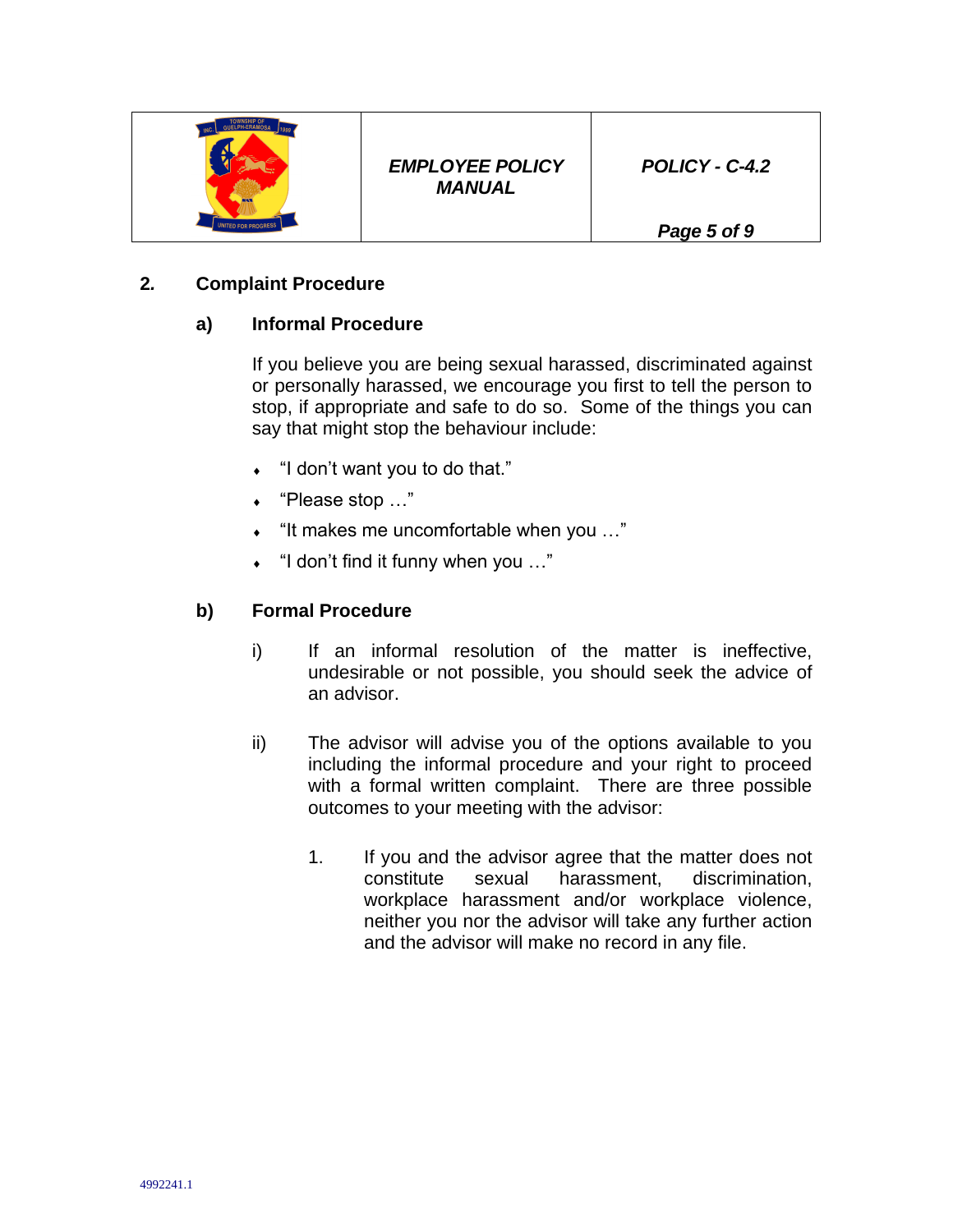

*Page 6 of 9*

- 2. You proceed with a formal written complaint. In this case, the advisor will assist you with completing the Complaint Form attached as Schedule "A" even if the advisor disagrees with you that the matter constitutes sexual harassment, discrimination, workplace harassment and/or workplace violence.
- 3. If you bring to the attention of the advisor facts which constitute *prima facie* evidence of sexual harassment, discrimination, workplace harassment and/or workplace violence and you decide not to proceed with a formal complaint, the advisor may:
	- a) speak to the other person at your request;
	- b) proceed with a formal complaint even if you do not wish to proceed with a formal complaint in which case the advisor will complete and sign the Complaint Form attached as Schedule "A".
- iii) The Township of Guelph/Eramosa will appoint at least two persons who are employees to serve as advisors under this policy. The current advisors are listed in Schedule "B".
- iv) If you do not want to seek the advice of an advisor or the advisor is unable to resolve the matter, you may file a formal complaint using the Complaint Form attached as Schedule "A" and submit the Complaint Form to the CAO or in the event the complaint is against the CAO to a member of Council.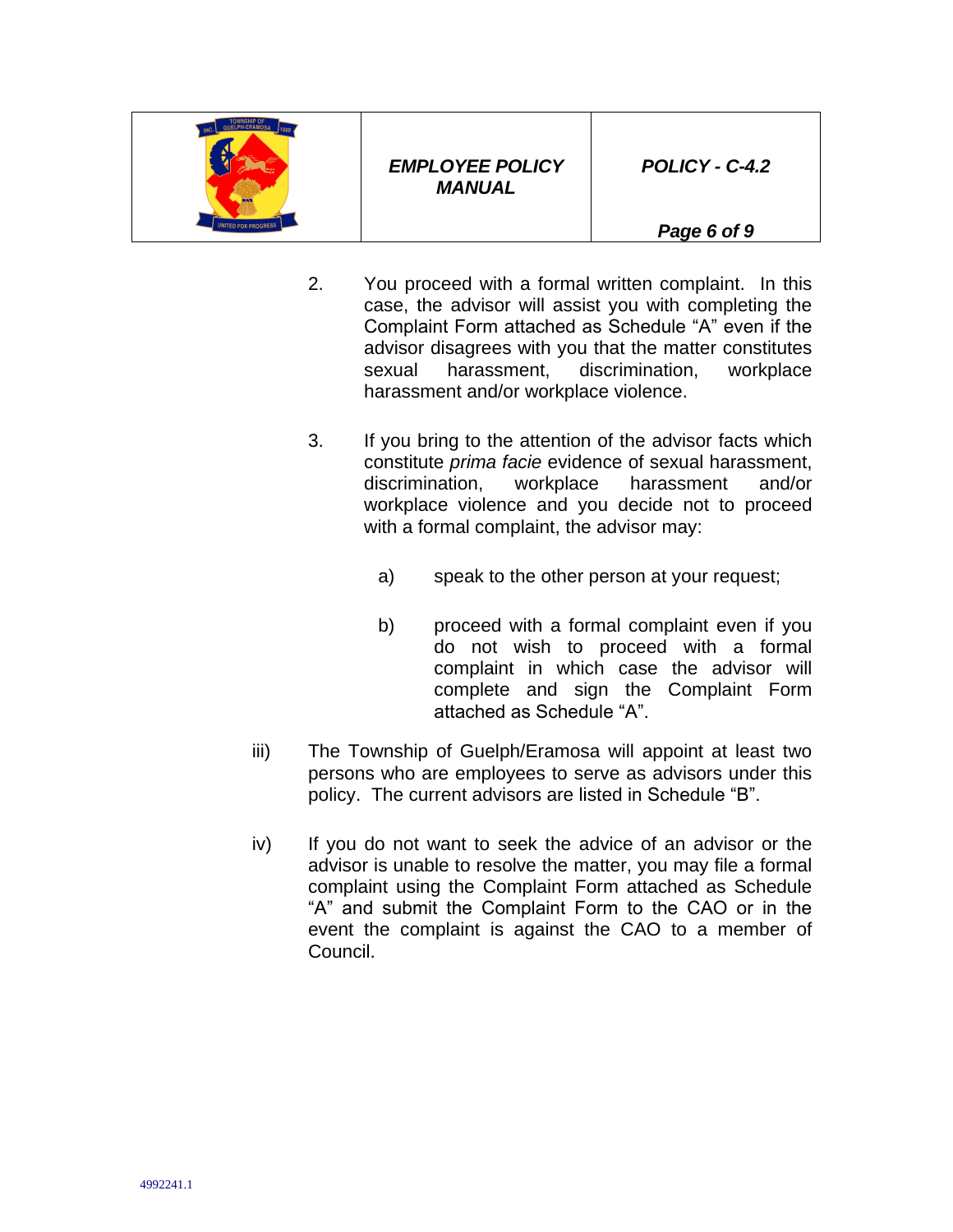

*Page 7 of 9*

# **c) Investigation**

- i) Upon receipt of a Complaint Form, the CAO will either conduct an investigation or appoint another qualified person(s) to conduct the investigation. If the complaint is against the CAO, Council will appoint a qualified person(s) to conduct the investigation. In appropriate cases, the complaint will be referred to a qualified and independent third party, chosen by the CAO or Council as the case may be for investigation.
- ii) An investigation will not be started until you have completed and signed the Complaint Form attached as Schedule "A".
- iii) The Township of Guelph/Eramosa recognizes the need to handle all complaints in a confidential manner. Information concerning a complaint, or action taken as a result of the investigation, will not be released to anyone who is not involved with the investigation. Every reasonable precaution will be taken to ensure confidentiality; however, given the nature of the investigation procedure, we cannot guarantee confidentiality.
- iv) We will investigate all complaints immediately.
- v) The Township of Guelph/Eramosa prohibits retaliations or threats against employees for complaining about sexual harassment, discrimination, workplace harassment and/or workplace violence or for taking part in an investigation.
- vi) Our objective is to complete any investigation and communicate the results to you and the respondent as quickly as possible.
- vii) You must bring forward your complaints as soon as possible, failing which your complaint may be considered to be without merit.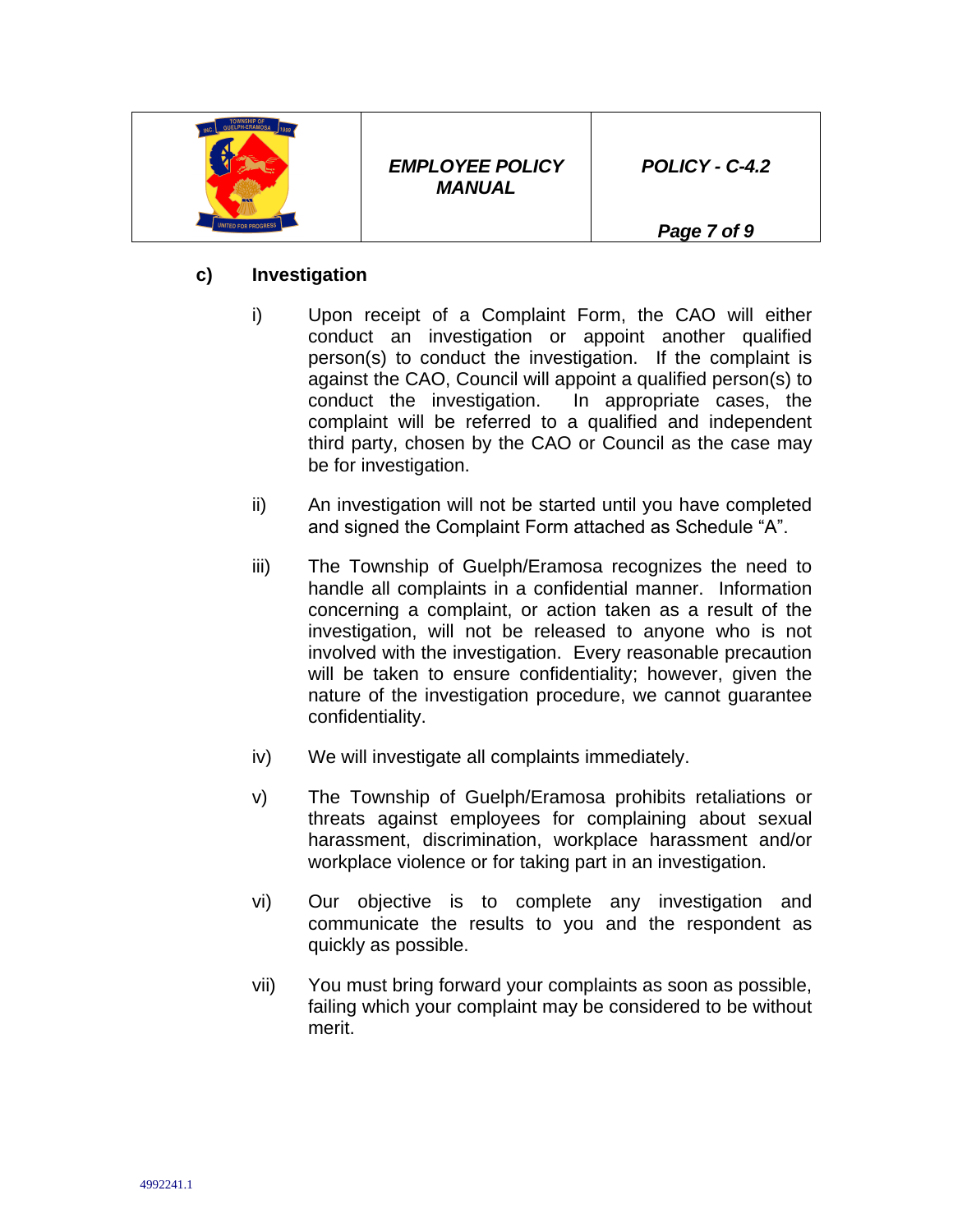

*Page 8 of 9*

viii) In appropriate cases, the complaint will be referred to a qualified and independent third party, chosen by the CAO or Council as the case may be, for investigation.

### **d) Corrective action**

- i) If we find that you have engaged in sexual harassment, discriminatory behaviour, workplace harassment and/or workplace violence, you will be subject to disciplinary action, up to and including discharge for cause.
- ii) If you retaliate or threaten to retaliate against someone for exercising his or her rights under this policy, you will be disciplined up to and including discharge for cause.
- iii) The appropriate corrective action will be determined by the employee's Supervisor, the CAO, and the appropriate Department Head or the matter may be referred to Council for a decision.
- iv) Subject to bad faith accusations and disciplinary consequences flowing there from, all employees involved in the processing of complaint will ensure that the complainant is neither penalized nor subjected to any prejudicial treatment as a result of making the complaint. Disciplinary action may be taken against any person who takes any reprisal against a person who reports sexual harassment, discrimination, workplace harassment and/or workplace violence.
- v) In the event that the investigation team determines the complaint was made in bad faith, the complainant may be subject to the same corrective action as outlined in items i) above which is discipline up to and including discharge for cause**.**